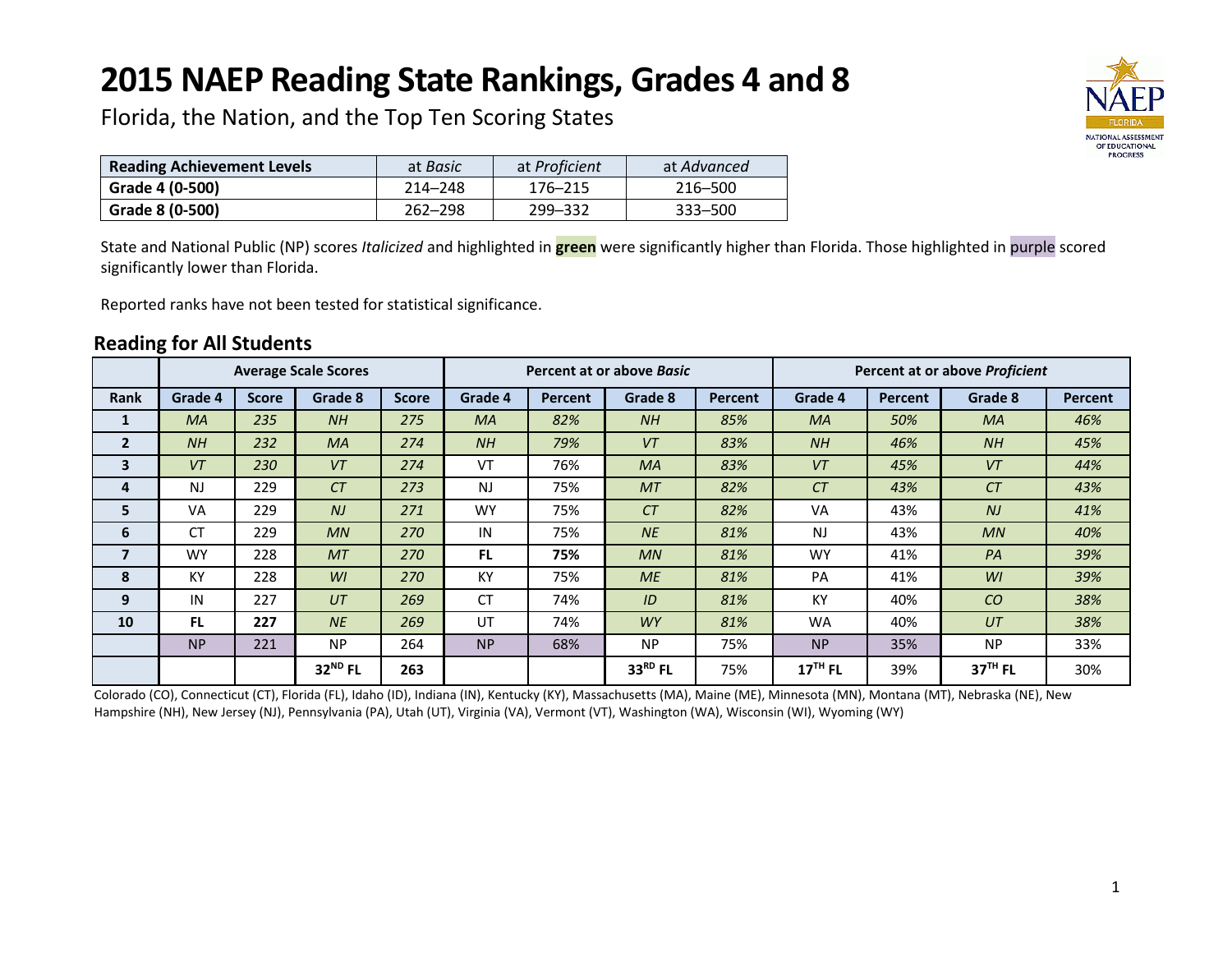## **Reading for White Students**

|                |           |              | <b>Average Scale Scores</b> |              | Percent at or above Basic |                |                     |                | <b>Percent at or above Proficient</b> |                |                     |         |
|----------------|-----------|--------------|-----------------------------|--------------|---------------------------|----------------|---------------------|----------------|---------------------------------------|----------------|---------------------|---------|
| <b>Rank</b>    | Grade 4   | <b>Score</b> | Grade 8                     | <b>Score</b> | Grade 4                   | <b>Percent</b> | Grade 8             | <b>Percent</b> | Grade 4                               | <b>Percent</b> | Grade 8             | Percent |
| $\mathbf{1}$   | <b>MA</b> | 242          | CT                          | 282          | <b>MA</b>                 | 89%            | <b>MA</b>           | 90%            | <b>MA</b>                             | 58%            | <b>MA</b>           | 53%     |
| $\overline{2}$ | <b>CT</b> | 240          | <b>MA</b>                   | 281          | <b>CT</b>                 | 85%            | CT                  | 89%            | <b>CT</b>                             | 56%            | CT                  | 53%     |
| 3              | <b>NJ</b> | 239          | MD                          | 279          | <b>NJ</b>                 | 85%            | <b>NJ</b>           | 88%            | <b>NJ</b>                             | 54%            | CO                  | 50%     |
| 4              | VA        | 238          | N <sub>J</sub>              | 278          | <b>FL</b>                 | 84%            | CO.                 | 88%            | VA                                    | 52%            | MD                  | 50%     |
| 5              | <b>NC</b> | 236          | CO                          | 277          | DE                        | 83%            | <b>NE</b>           | 87%            | DE                                    | 51%            | N <sub>J</sub>      | 48%     |
| 6              | DE        | 236          | PA                          | 276          | <b>NC</b>                 | 83%            | <b>MD</b>           | 87%            | CO                                    | 51%            | <b>AZ</b>           | 47%     |
| 7              | CO        | 236          | $A\overline{Z}$             | 276          | CO                        | 83%            | <b>MN</b>           | 87%            | <b>MD</b>                             | 51%            | PA                  | 47%     |
| 8              | <b>FL</b> | 235          | MN                          | 276          | VA                        | 82%            | AZ                  | 87%            | NC.                                   | 51%            | AK                  | 46%     |
| 9              | <b>MD</b> | 235          | AK                          | 276          | PA                        | 82%            | AK                  | 86%            | <b>RI</b>                             | 50%            | <b>MN</b>           | 46%     |
| 10             | <b>TX</b> | 235          | IL                          | 276          | <b>TX</b>                 | 82%            | IL.                 | 86%            | <b>TX</b>                             | 50%            | <b>NH</b>           | 45%     |
|                | <b>NP</b> | 232          | <b>NP</b>                   | 273          | <b>NP</b>                 | 79%            | <b>NP</b>           | 84%            | <b>NP</b>                             | 46%            | <b>NP</b>           | 42%     |
|                |           |              | $30TH$ FL                   | 272          |                           |                | 32 <sup>ND</sup> FL | 83%            | $11$ <sup>TH</sup> FL                 | 49%            | 32 <sup>ND</sup> FL | 40%     |

Alaska (AK), Arizona (AZ), Colorado (CO), Connecticut (CT), Delaware (DE), Florida (FL), Illinois (IL), Maryland (MD), Massachusetts (MA), Minnesota (MN), Nebraska (NE), New Hampshire (NH), New Jersey (NJ), North Carolina (NC), Pennsylvania (PA), Rhode Island (RI), Texas (TX), Virginia (VA)

#### **Reading for Hispanic Students**

|                |           |              | <b>Average Scale Scores</b> |              | Percent at or above <i>Basic</i> |                |           |         | Percent at or above Proficient |         |           |         |
|----------------|-----------|--------------|-----------------------------|--------------|----------------------------------|----------------|-----------|---------|--------------------------------|---------|-----------|---------|
| <b>Rank</b>    | Grade 4   | <b>Score</b> | Grade 8                     | <b>Score</b> | Grade 4                          | <b>Percent</b> | Grade 8   | Percent | Grade 4                        | Percent | Grade 8   | Percent |
| 1              | <b>FL</b> | 224          | KY                          | 266          | FL.                              | 71%            | KY        | 80%     | <b>FL</b>                      | 34%     | <b>NH</b> | 32%     |
| $\overline{2}$ | MT        | 219          | AK                          | 263          | LA                               | 68%            | <b>SD</b> | 76%     | VA                             | 32%     | MI        | 31%     |
| 3              | VA        | 217          | MI                          | 263          | <b>NH</b>                        | 64%            | AK        | 75%     | LA                             | 30%     | KY        | 31%     |
| 4              | <b>NH</b> | 217          | <b>NH</b>                   | 262          | <b>VA</b>                        | 64%            | <b>ND</b> | 75%     | MT                             | 29%     | AK        | 31%     |
| 5              | LA        | 217          | <b>ND</b>                   | 261          | <b>NJ</b>                        | 64%            | <b>NH</b> | 75%     | IN                             | 29%     | <b>MO</b> | 29%     |
| 6              | KY        | 216          | <b>SD</b>                   | 260          | MT                               | 63%            | MI        | 73%     | AK                             | 28%     | <b>MN</b> | 29%     |
| $\overline{7}$ | NJ        | 216          | <b>MN</b>                   | 260          | IN                               | 63%            | <b>FL</b> | 72%     | <b>NH</b>                      | 28%     | <b>MD</b> | 27%     |
| 8              | IN        | 216          | <b>FL</b>                   | 260          | KY                               | 63%            | <b>WY</b> | 72%     | <b>WY</b>                      | 27%     | OH        | 26%     |
| 9              | <b>WY</b> | 216          | <b>MO</b>                   | 258          | AK                               | 62%            | LA        | 71%     | <b>TN</b>                      | 27%     | HI        | 26%     |
| 10             | AK        | 215          | <b>MD</b>                   | 258          | <b>MA</b>                        | 61%            | IL        | 70%     | <b>NJ</b>                      | 27%     | FL.       | 26%     |
|                | <b>NP</b> | 208          | <b>NP</b>                   | 253          | <b>NP</b>                        | 54%            | <b>NP</b> | 65%     | <b>NP</b>                      | 21%     | <b>NP</b> | 20%     |
|                |           |              |                             |              |                                  |                |           |         |                                |         |           |         |

Alaska (AK), Florida (FL), Hawaii (HI), Illinois (IL), Indiana (IN), Kentucky (KY), Louisiana (LA), Maryland (MD), Massachusetts (MA), Michigan (MI), Minnesota (MN), Missouri (MO), Montana (MT), Nebraska (NE), New Hampshire (NH), New Jersey (NJ), New Mexico (NM), North Dakota (ND), Ohio (OH), South Dakota (SD), Tennessee (TN), Virginia (VA), Wyoming (WY)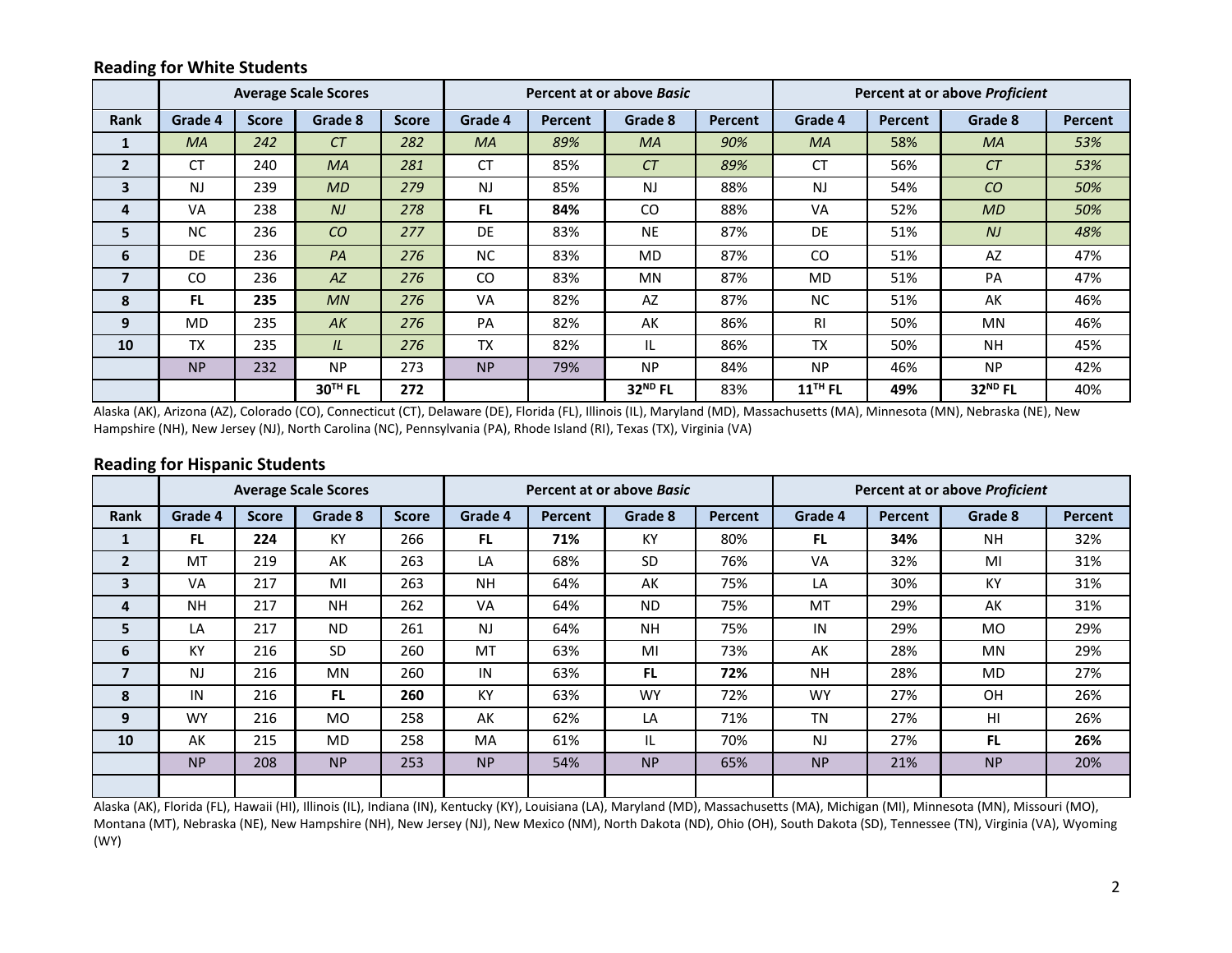#### **Reading for Black Students**

|                |                |              | <b>Average Scale Scores</b> |              | Percent at or above Basic |         |           |                | Percent at or above Proficient |                |              |                |
|----------------|----------------|--------------|-----------------------------|--------------|---------------------------|---------|-----------|----------------|--------------------------------|----------------|--------------|----------------|
| <b>Rank</b>    | Grade 4        | <b>Score</b> | Grade 8                     | <b>Score</b> | Grade 4                   | Percent | Grade 8   | <b>Percent</b> | Grade 4                        | <b>Percent</b> | Grade 8      | <b>Percent</b> |
| 1              | <b>MA</b>      | 217          | <b>SD</b>                   | 259          | <b>MA</b>                 | 65%     | <b>SD</b> | 73%            | AZ                             | 27%            | <b>SD</b>    | 23%            |
| $\overline{2}$ | AZ             | 217          | HI                          | 258          | CO                        | 63%     | HI        | 71%            | CO                             | 27%            | HI           | 23%            |
| 3              | <b>WA</b>      | 215          | CO.                         | 255          | AZ                        | 63%     | <b>ND</b> | 69%            | -RI                            | 27%            | <b>WA</b>    | 22%            |
| 4              | <b>RI</b>      | 215          | <b>ND</b>                   | 255          | R <sub>l</sub>            | 60%     | CO.       | 68%            | <b>MA</b>                      | 25%            | <b>WV</b>    | 20%            |
| 5              | <b>CO</b>      | 214          | <b>NJ</b>                   | 253          | NC.                       | 60%     | <b>NJ</b> | 64%            | AK                             | 25%            | <b>NJ</b>    | 20%            |
| 6              | <b>NC</b>      | 214          | IN                          | 252          | <b>WA</b>                 | 59%     | <b>FL</b> | 63%            | <b>WA</b>                      | 25%            | CO.          | 20%            |
| $\overline{7}$ | N <sub>J</sub> | 213          | <b>MA</b>                   | 252          | KY                        | 59%     | MA        | 63%            | KY                             | 23%            | <b>CT</b>    | 20%            |
| 8              | <b>FL</b>      | 213          | <b>TX</b>                   | 251          | FL.                       | 58%     | AK        | 63%            | <b>NC</b>                      | 23%            | <b>TX</b>    | 19%            |
| 9              | KY             | 212          | <b>MD</b>                   | 251          | <b>NJ</b>                 | 58%     | <b>WA</b> | 63%            | <b>NJ</b>                      | 22%            | AZ           | 19%            |
| 10             | GA             | 212          | <b>FL</b>                   | 251          | GA                        | 57%     | IN        | 63%            | GA                             | 22%            | <b>MD</b>    | 19%            |
|                | <b>NP</b>      | 206          | <b>NP</b>                   | 247          | <b>NP</b>                 | 51%     | <b>NP</b> | 58%            | <b>NP</b>                      | 18%            | <b>NP</b>    | 15%            |
|                |                |              |                             |              |                           |         |           |                | $16^{\text{TH}}$ FL            | 20%            | $21^{5T}$ FL | 15%            |

Alaska (AK), Arizona (AZ), Colorado (CO), Connecticut (CT), Florida (FL), Georgia (GA), Hawaii (HI), Indiana (IN), Kentucky (KY), Maryland (MD), Massachusetts (MA), New Jersey (NJ), North Carolina (NC), North Dakota (ND), Rhode Island (RI), South Dakota (SD), Texas (TX), Washington (WA), West Virginia (WV)

|                         |           |              | <b>Average Scale Scores</b> |              | Percent at or above Basic |                |                     |                | Percent at or above Proficient |                |                     |                |
|-------------------------|-----------|--------------|-----------------------------|--------------|---------------------------|----------------|---------------------|----------------|--------------------------------|----------------|---------------------|----------------|
| <b>Rank</b>             | Grade 4   | <b>Score</b> | Grade 8                     | <b>Score</b> | Grade 4                   | <b>Percent</b> | Grade 8             | <b>Percent</b> | Grade 4                        | <b>Percent</b> | Grade 8             | <b>Percent</b> |
| 1                       | FL.       | 220          | VT                          | 261          | FL.                       | 68%            | <b>ME</b>           | 73%            | VT                             | 30%            | VT                  | 29%            |
| $\overline{2}$          | MA        | 220          | <b>MA</b>                   | 260          | <b>MA</b>                 | 67%            | <b>NH</b>           | 73%            | <b>MA</b>                      | 29%            | MA                  | 28%            |
| 3                       | KY        | 219          | <b>NH</b>                   | 260          | KY                        | 66%            | ID                  | 72%            | KY                             | 29%            | ID                  | 27%            |
| 4                       | <b>WY</b> | 217          | <b>ME</b>                   | 260          | IN                        | 64%            | MT                  | 72%            | <b>FL</b>                      | 29%            | <b>NH</b>           | 27%            |
| 5                       | IN        | 217          | ID                          | 259          | VT                        | 64%            | VT                  | 72%            | <b>WY</b>                      | 28%            | KY                  | 26%            |
| 6                       | VT        | 217          | KY                          | 259          | <b>NH</b>                 | 63%            | <b>OR</b>           | 71%            | IN                             | 28%            | <b>ME</b>           | 24%            |
| $\overline{\mathbf{z}}$ | <b>NH</b> | 216          | MT                          | 259          | <b>WY</b>                 | 63%            | MA                  | 71%            | UT                             | 27%            | <b>OR</b>           | 24%            |
| 8                       | <b>NC</b> | 215          | <b>OR</b>                   | 258          | <b>NC</b>                 | 62%            | <b>WY</b>           | 70%            | <b>NH</b>                      | 26%            | IN                  | 23%            |
| 9                       | OK        | 214          | <b>WY</b>                   | 257          | OK                        | 62%            | IN                  | 70%            | <b>WV</b>                      | 25%            | MT                  | 23%            |
| 10                      | GA        | 214          | IN                          | 257          | <b>ME</b>                 | 61%            | KY                  | 70%            | NC.                            | 25%            | <b>CT</b>           | 23%            |
|                         | <b>NP</b> | 209          | <b>NP</b>                   | 253          | <b>NP</b>                 | 56%            | <b>NP</b>           | 64%            | <b>NP</b>                      | 21%            | <b>NP</b>           | 20%            |
|                         |           |              | $11$ <sup>TH</sup> FL       | 257          |                           |                | 11 <sup>TH</sup> FL | 69%            |                                |                | 22 <sup>ND</sup> FL | 22%            |

## **Reading for Students Eligible for National School Lunch Program**

Connecticut (CT), Florida (FL), Georgia (GA), Idaho (ID), Indiana (IN), Kentucky (KY), Maine (ME), Massachusetts (MA), Montana (MT), New Hampshire (NH), North Carolina (NC), Oklahoma (OK), Oregon (OR), Utah (UT), Vermont (VT), West Virginia (WV), Wyoming (WY)